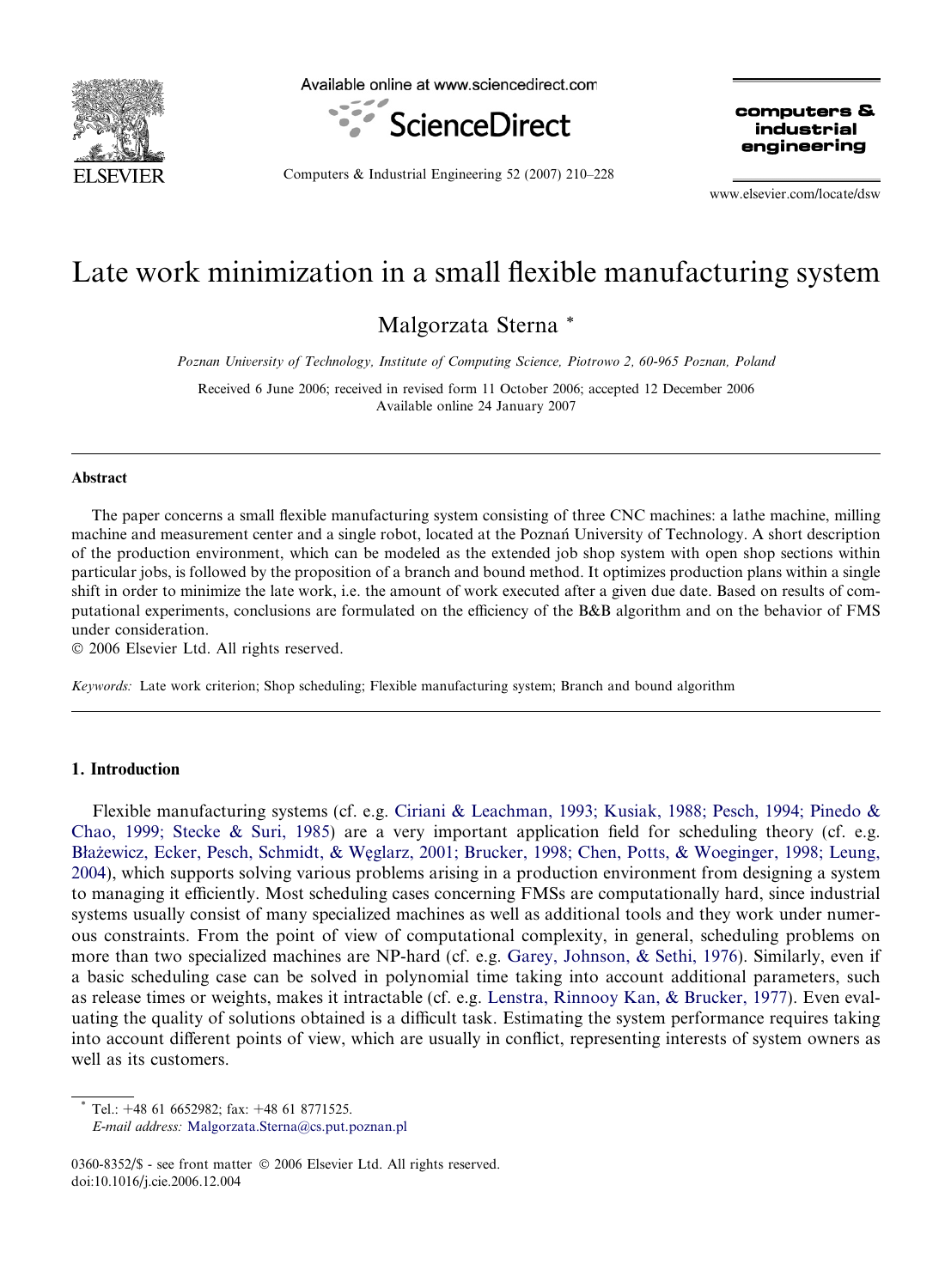

Fig. 1. Tardiness (D<sub>i</sub>), the number of late jobs (U<sub>i</sub>) and late work parameter (Y<sub>i</sub>) for job  $J<sub>i</sub>$ , with processing time  $p<sub>i</sub>$  and due date  $d<sub>i</sub>$ , with regard to its completion time  $C_i$ .

The late work objective function (Błażewicz, 1984; Sterna, 2006a) is one of scheduling criteria, which has not been considered in the FMS environment so far. It estimates the quality of a solution with regard to the size of late parts of particular activities, i.e. it takes into account the amount of late work not the quantity of the delay. Hence, minimizing the value of the late work criterion is equivalent to minimizing the total number of tardy units of particular activities executed in the system. This criterion combines the idea of two performance measures: the total tardiness and the number of late jobs (cf. Fig. 1). Similarly as tardiness, late work increases with a job delay, but when the job becomes totally late, the penalty remains on the certain level (determined by the job processing time) as for the number of late jobs parameter.

The criteria based on late work have been investigated only for classical scheduling models such as: single machine environment [\(Hariri, Potts, & Van Wassenhove, 1995; Hochbaum & Shamir, 1990; Kethley & Ali](#page--1-0)[daee, 2002; Kovalyov, Potts, & Van Wasenhove, 1994; Leung, Yu, & Wei, 1994; Potts & Van Wassenhove,](#page--1-0) [1991a, 1991b\)](#page--1-0), parallel identical and uniform machines environments (Błażewicz, 1984; Błaż[ewicz & Finke,](#page--1-0) [1987\)](#page--1-0) and, more recently for shop systems [\(Błazewicz, Pesch, Sterna, & Werner, 2000, 2004a, 2004b, 2005a,](#page--1-0) \_ [2005b, 2005c, 2007; Sterna, 2000, in press](#page--1-0)). These studies were motivated by interesting applications, which arise in control systems [\(Bła](#page--1-0)ż[ewicz, 1984](#page--1-0)) and agriculture (Błaż[ewicz, Pesch, Sterna, & Werner, 2004b; Potts](#page--1-0) [& Van Wassenhove, 1991a](#page--1-0)). However, late work criterion can be also very useful in analyzing FMSs ([Sterna,](#page--1-0) [2000, 2006b\)](#page--1-0), since it models the viewpoints of a customer as well as an owner of a system. Customers are interested in minimizing parts of their orders which are not finished on time. System owners are also interested in minimizing this factor, for it reflects the quality of service in their FMS. Additionally, the late work criterion can be useful in production optimization. Modern industrial systems are usually managed in a hierarchical way: first, a long-term production plan is determined, then, a short-term schedule is constructed for a certain time horizon (e.g. for a month, a day or a shift). Activities or parts of activities which could not be sequenced within a given interval (modeled as late work) have to be scheduled in the incoming one, together with orders newly appearing in a system, making the planning process more difficult.

The paper concerns a scheduling tool for a production optimization in a small flexible manufacturing system, located at the Poznan´ University of Technology, which minimizes late work within a single shift. FMS consists of three CNC machines and a single robot. Due to numerous parameters and constraints describing the system, optimizing a schedule in a long time horizon can be supported efficiently only by heuristic methods. However, when a short time horizon is considered, it is possible to relax the formal model and to apply exact approaches such as a branch and bound one (B&B). Since the system analyzed can be modeled as the job shop with additional flexibility, the branch and bound method, proposed for it, incorporates the ideas developed for B&Bs solving this classical scheduling case (cf. e.g. [Bła](#page--1-0)z[ewicz, Domschke, & Pesch, 1996; Brucker,](#page--1-0) \_ [Jurisch, & Sievers, 1994\)](#page--1-0).

Section 2 presents an overview of the flexible manufacturing system and it is followed by the problem formulation given in Section [3](#page--1-0). Section [4](#page--1-0) provides a general framework of a branch and bound method proposed, incorporating a list scheduling approach to calculate upper bound of the criterion value. Section [5](#page--1-0) summarizes results of computational experiments. The paper is concluded in Section [6](#page--1-0).

#### 2. Description of the flexible manufacturing system

The flexible manufacturing system considered in the paper (cf. also Błażewicz, Pawlak, Sterna, Walter, & [Zawirski, 1999; Sterna, 2000\)](#page--1-0) is a small production unit located at the Poznan´ University of Technology